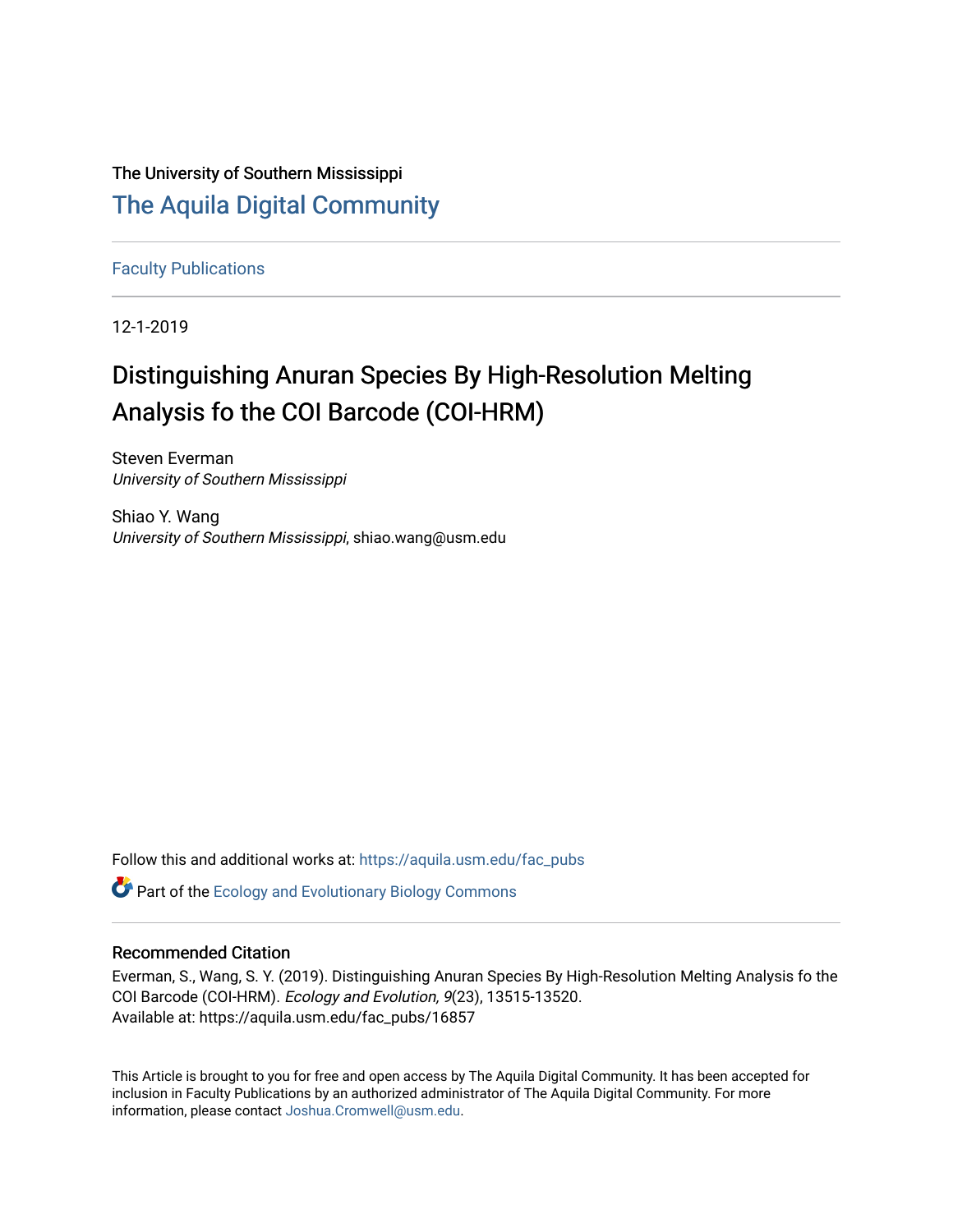## ORIGINAL RESEARCH



**WILEY** 

# **Distinguishing Anuran species by high‐resolution melting analysis of the COI barcode (COI‐HRM)**

**Steven Everman** | **Shiao Y. Wan[g](https://orcid.org/0000-0001-7893-6675)**

Department of Biological Sciences, The University of Southern Mississippi, Long Beach, MS, USA

#### **Correspondence**

Shiao Y. Wang, School of Biological, Environmental, and Earth Sciences, The University of Southern Mississippi, 730 East Beach Blvd, Long Beach, MS 39560, USA. Email: [shiao.wang@usm.edu](mailto:shiao.wang@usm.edu)

## **Abstract**

Taxonomic identification can be difficult when two or more species appear mor‐ phologically similar. DNA barcoding based on the sequence of the mitochondrial cytochrome c oxidase 1 gene (COI) is now widely used in identifying animal species. High-resolution melting analysis (HRM) provides an alternative method for detecting sequence variations among amplicons without having to perform DNA sequencing. The purpose of this study was to determine whether HRM of the COI barcode can be used to distinguish animal species. Using anurans as a model, we found distinct COI melting profiles among three congeners of both *Lithobates* spp. and *Hyla* spp. Sequence variations within species shifted the melting temperature of one or more melting domains slightly but do not affect the distinctness of the melting profiles for each species. An NMDS ordination plot comparing melting peak profiles among eight Anuran species showed overlapping profiles for *Lithobates sphenocephala* and *Gastrophryne carolinensis*. The COI amplicon for both species contained two melting domains with melting temperatures that were similar between the two species. The two species belong to two different families, highlighting the fact that COI melting profiles do not reveal phylogenetic relationships but simply reflect DNA sequence differences among stretches of DNA within amplicons. This study suggests that high‐ resolution melting analysis of COI barcodes (COI‐HRM) may be useful as a simple and rapid method to distinguish animal species that appear morphologically similar.

#### **KEYWORDS**

COI, DGGE, high‐resolution melting analysis, HRM, species identification

# **1** | **INTRODUCTION**

Taxonomic identification can be difficult when two or more spe‐ cies appear morphologically similar. For example, the frogs *Hyla versicolor* and *Hyla chrysoscelis* share breeding ponds (Harding, 1997) but appear identical and can only be differentiated by their mating calls and karyotype (Collins & Conant, 1998; Jaslow & Vogt, 1977). Among five species of *Radix* snails, intraspecific vari‐ ability in shell morphology and anatomy overlap among species (Glöer, 2002). For many species, the difficulty is more acute for early life stages such as embryos and juveniles when definitive morphological characteristics are not yet established. DNA‐based species identification, however, is extremely reliable. One widely used approach is DNA barcoding using a region of the mitochondrial cytochrome oxidase subunit I (COI) gene for animal species (Hebert, Cywinska, & Ball, 2003). The gene is PCR‐amplified, se‐ quenced, and then compared to a sequence database for species identification.

This is an open access article under the terms of the [Creative Commons Attribution](http://creativecommons.org/licenses/by/4.0/) License, which permits use, distribution and reproduction in any medium, provided the original work is properly cited.

© 2019 The Authors. *Ecology and Evolution* published by John Wiley & Sons Ltd.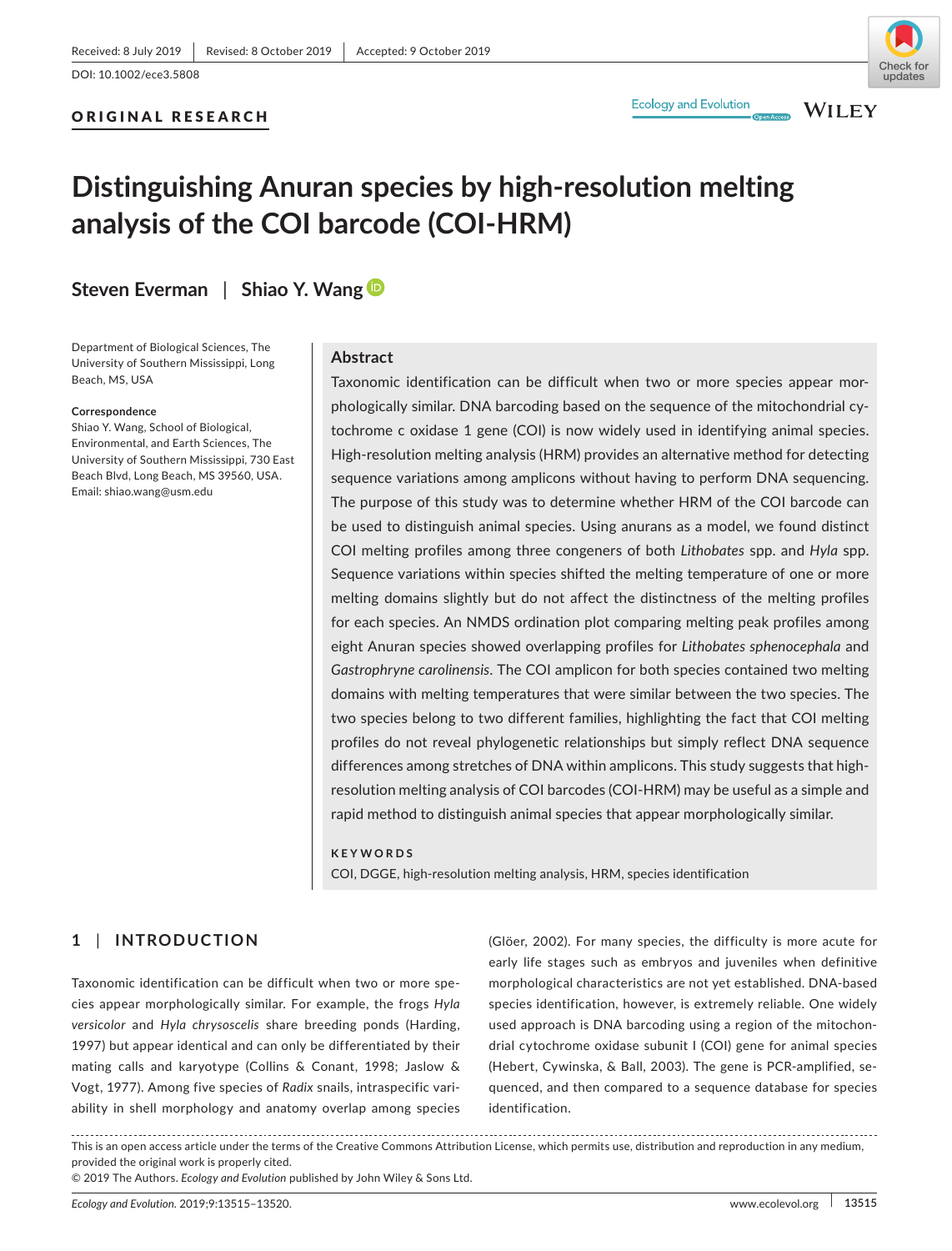**13516 WII FY** Ecology and Evolution **CONSUMPTER AND THE EVERMAN AND WANG** 

An alternative to DNA sequencing for detecting variations among PCR amplicon sequences is high‐resolution melting analysis (HRM). During HRM, the fluorescence of PCR amplicons in the pres‐ ence of a dsDNA saturating dye is continuously monitored as temperature increases at predetermined increments. Because there is a loss in fluorescence when double‐stranded DNA denatures and the temperature at which DNA melts is sequence‐dependent, unique amplicons produce a unique melting curve. The first derivative of each melting curve can then be plotted against temperature to pro‐ duce unique melting peak profiles that may be useful for species identification.

The effectiveness of HRM for distinguishing related species is unclear. Of concern is the effect of amplicon size. With primers LCO1490 and HC02198, frequently used to DNA barcode animals, a 658‐bp region of interest within the COI gene is amplified (Folmer, Black, Hoeh, Lutz, & Vrijenhoek, 1994). For screening single-nucleotide polymorphism, sensitivity and specificity is greater for PCR products of 300 bp or less compared to larger products (Reed & Wittwer, 2004). However, large PCR products can produce melting peak profiles with multiple melting peaks (Lilliebridge, Tong, Giffard, & Holt, 2011; Rasmussen, Saint, & Monis, 2007) that aid in differen‐ tiating sequence variants. Indeed, detection of virus serotypes using HRM analysis of a ~600 bp PCR product has been reported (Steer, Kirkpatrick, O'Rourke, & Noormohammadi, 2009).

The goal of the present study was to test the usefulness of high-resolution melting analysis of the COI barcode (COI-HRM) to distinguish species using anurans as a model. The sequence of the COI gene has been shown to be effective for identifying anurans to species (Perl et al., 2014; Smith, Poyarkov, & Hebert, 2008; Vences, Thomas, Bonett, & Vieites, 2005). Using DNA collected from eight different species in Hattiesburg, Mississippi, we found that PCR‐ HRM of the COI barcode produced melting peak profiles that were highly reproducible and useful for distinguishing species.

### **2** | **MATERIALS AND METHODS**

#### **2.1** | **Tissue collection/DNA extraction**

Tissue samples from three adult frogs of each species (Table 1) were collected from a freshwater pond in Hattiesburg, Mississippi, USA (31.20 N 89.22 W). Total DNA was extracted using the DNeasy Tissue Kit (Qiagen) following the manufacturer's protocol. Extracted DNA was diluted using UV‐sterilized DNase/RNase‐free water to a

|  |  |  |  | TABLE 1 Anuran taxa used in the study |  |  |  |  |  |  |
|--|--|--|--|---------------------------------------|--|--|--|--|--|--|
|--|--|--|--|---------------------------------------|--|--|--|--|--|--|

| Family       | <b>Species</b>                                                             |
|--------------|----------------------------------------------------------------------------|
| Ranidae      | Lithobates catesbeianus, Lithobates clamitans,<br>Lithobates sphenocespala |
| Hylidae      | Acris gryllus, Hyla cinerea, Hyla gratiosa, Hyla<br>versicolor             |
| Microhylidae | Gastrophryne carolinensis                                                  |

concentration of 10 ng/μl. Tissue sample collection was approved by

### **2.2** | **PCR/HRM**

No. 0623151).

PCR and HRM, using the Rotor‐Gene 6000 (Corbett Life Sciences, now Qiagen), was performed in a 25 μl reaction volume containing 12.5 μl of EconoTaq PLUS 2X Master Mix (Lucigen), 5 μl of 10 ng/ μl extracted DNA, 2 μl each of 5 μM forward and reverse primers Chmf4 and Chmr4 described by Che et al. (2012), 1.75 μl of DNase/ RNase‐free water, 1.25 μl of 20x EvaGreen (Biotium), and 0.5 μl of 25 mM  $MgCl<sub>2</sub>$  to adjust the final magnesium concentration to 2 mM. The utility of the primers has been confirmed by Chambers and Hebert (2016) in a comprehensive study of North American amphibians.

the Mississippi Department of Wildlife, Fisheries, and Parks (Permit

Initial melting took place at 95°C for 5 min followed by 35 cycles of melting at 94°C for 1 min, annealing at 46°C for 1 min, extension at 72°C for 1 min, and a final extension at 72°C for 10 min. High-resolution melting analysis was performed immediately after comple‐ tion of PCR. Sample fluorescence was acquired from 65°C to 95°C at 0.2°C increments, five seconds after each temperature increase had been reached. To better visualize the effect of temperature on DNA melting and the possible presence of multiple melting domains, first derivatives of the change in sample fluorescence over time (−dF/dT) were calculated using the Rotor‐Gene 6000 Series Software (version 1.7) at each 0.2°C increment and plotted against temperature.

#### **2.3** | **PERMANOVA/NMDS**

To compare the DNA melting profiles statistically, the relative first derivative of sample fluorescence at each temperature increment between 75°C and 90°C was used to construct dissimilarity matri‐ ces based on the Euclidean distance metric. Permutation analysis of variance (PERMANOVA) (Anderson, 2001) with 10,000 permuta‐ tions was used to test for significant differences among the melt‐ ing peak profiles of members of both the genus *Lithobates* and *Hyla*. PERMANOVAs were performed using the adonis function of the vegan package (Oksanen et al., 2015) in R. *p*-values < .05 were considered significant. Nonmetric multidimensional scaling (NMDS), retaining two dimensions, was performed using the metaMDS func‐ tion of the vegan package in R. Confidence ellipses were drawn at the 50% level to aid in visualizing clusters using the car package (Fox & Weisberg, 2011) in R.

#### **2.4** | **DNA sequencing**

PCR products were sequenced commercially (Eurofins MWG Operon LLC) using the Sanger sequencing. Unincorporated nu‐ cleotides and primers remaining in PCR products were digested prior to sequencing using ExoSAP‐IT (Affymetrix) according to the manufacturer's protocol. PCR products were sequenced in both directions with primers used during PCR. Primer sequences were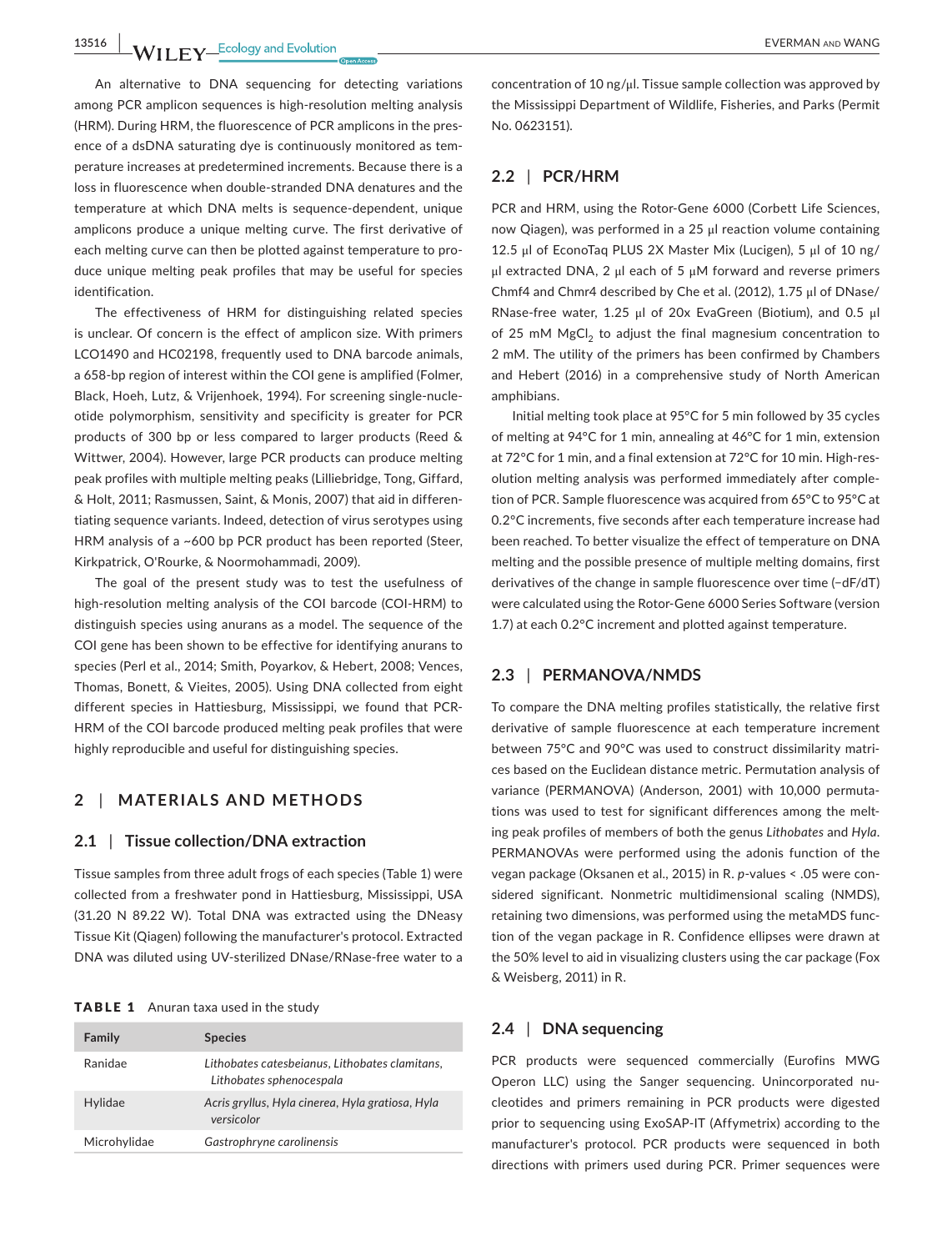**EVERMAN** AND WANG **13517** 

removed, and the number of nucleotide mismatches was calculated using the ape package (Paradis & Schliep, 2018) in R (version 3.3.3). Sequences were deposited into GenBank under accession numbers ([KT388385–](info:ddbj-embl-genbank/KT388385)[KT388408\)](info:ddbj-embl-genbank/KT388408).

## **3** | **RESULTS**

A single amplicon, 706 bp in length, was amplified from each spe‐ cies collected (data not shown). The amplicons contained up to three melting domains that produced melting profiles that can be used to clearly distinguish congeneric *Lithobates* (Figure 1a) and *Hyla* species (Figure 1b). The melting peak profiles were significantly different among *Lithobates* species (*df* = 2, pseudo‐*F* = 92.24 and *p* = .0038) and among *Hyla* species (*df* = 2, pseudo‐*F* = 52.82 and *p* = .0031).

The sequence of the COI barcode was identical among conspe‐ cifics for two (*Lithobates catesbeianus* and *Lithobates clamitans*) of the eight Anuran species (data not shown). Sequence variations in the



FIGURE 1 COI barcode melting peak profiles of conspecific Anurans. (a) *Lithobates* species. (b) *Hyla* species. *N* = 3 with technical replicates shown

six other species shifted the melting temperature of some peaks but do not affect the utility of HRM analysis for distinguishing species. For example, sequence differences among *Lithobates sphenocephala* individuals produced a melting temperature difference of approximately 1.5°C for one of the domains but the amplicon melting profile remains distinct compared to those of two congeners (Figure 1a). The degree of shift seems to correlate with the amount of sequence variation. For example, the shift in melting temperature of one of the melting domains for *Acris gryllus,* with variation between two and four positions, was approximately 1°C whereas for *Hyla cinerea*, with variation at only two positions, the shift was approximately 0.5°C (Figure 2a,b).

An NMDS ordination plot (Stress: 0.0567) summarizing the dif‐ ferences in melting peak profiles among the eight Anuran species revealed only six distinct clusters. Clusters containing *L. sphenoceph‐ ala* and *Gastrophryne carolinensis* specimens overlapped (Figure 3). The amplicon for each species has two melting domains with similar



FIGURE 2 Effect of sequence variation within the COI barcode on melting peak profiles within Anuran species. (a) *Acris gryllus*. (b) *Hyla cinerea*. Numbers represent the position within the amplicon where sequence variation was observed. *N* = 3 with technical replicates shown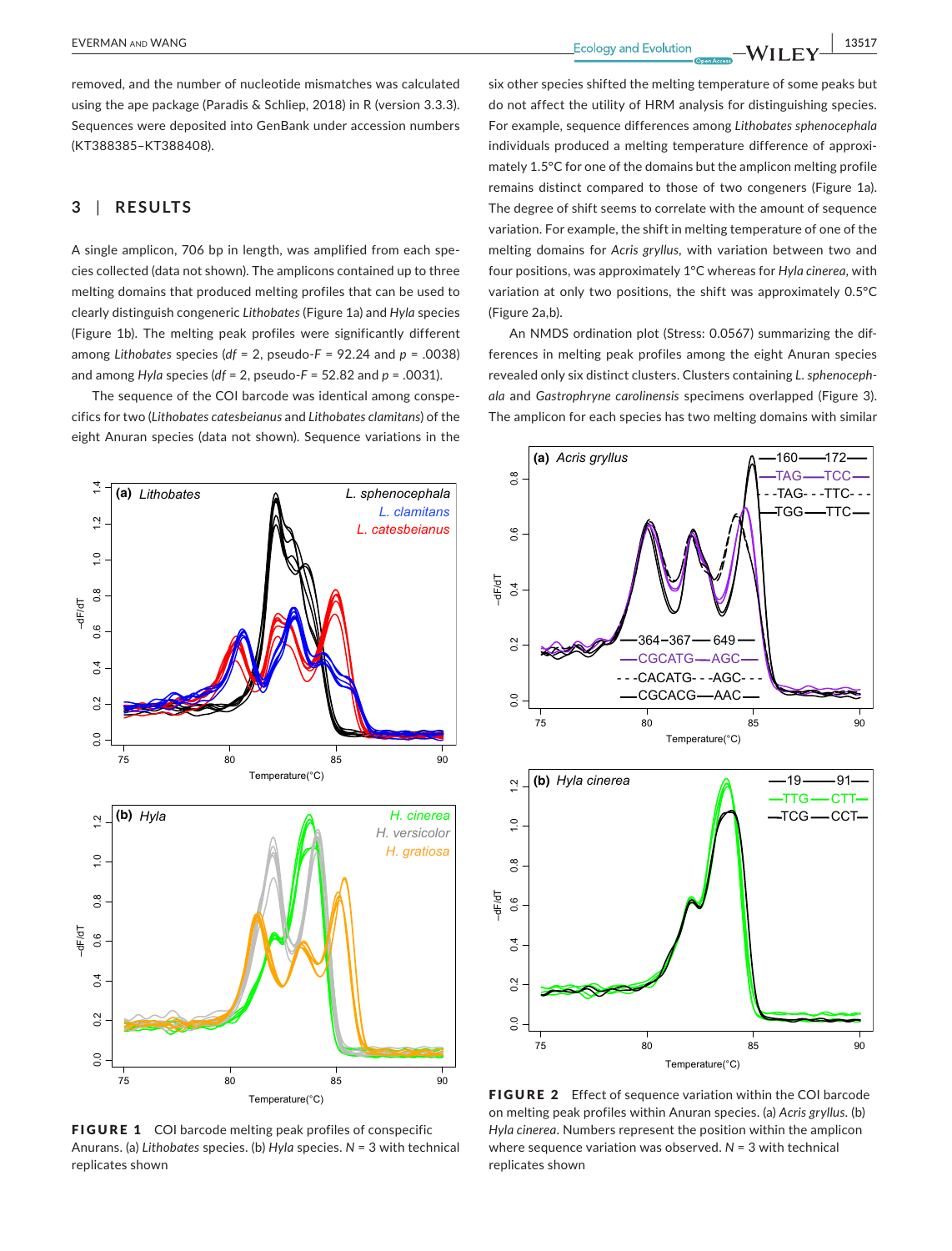

FIGURE 3 Nonmetric multidimensional scaling ordination plot, using Euclidean distance as the distance metric, summarizing the difference in melting peak profiles among the eight anuran species. Euclidean distance was calculated after technical duplicates were averaged and the relative first derivative values of fluorescence (−dF/dT) were obtained for each specimen. Squares denote sequence identity within the species



FIGURE 4 COI melting peak profiles of *Lithobates sphenocespala* and *Gastrophryne carolinensis*. *N* = 3 with technical replicates shown

melting temperatures but the melting profiles appear distinguishable due to a distinct valley between melting peaks for *G. carolinensis* (Figure 4).

## **4** | **DISCUSSION**

Accurate species identification is essential in fields such as com‐ munity ecology and conservation biology. For some animals, the task is not possible based on appearance either because morpho‐ logical differences overlap or because of morphological variability.

For example, the earthworms *Lumbricus terrestris* and *Lumbricus herculeus* appear to differ in segment number, body mass, and body length but identification is not reliable because their meas‐ urements overlap (James et al., 2010). Snails in the genus *Radix* cannot be distinguished based on shell morphology because it is variable, overlapping among species and is phenotypically plastic depending on environmental conditions (Pfenninger, Cordellier, & Streit, 2006). The problem is especially acute among embryonic and larval forms before the development of morphological characteristics that distinguish adults.

To distinguish morphologically similar species, DNA barcodes based on the sequence of the mitochondrial cytochrome oxidase subunit I (COI) gene (Hebert et al., 2003) are now widely used. The present study examines the utility of an alternative method to de‐ tect sequence variations for the same purpose. High-resolution melting (HRM) analysis reveals sequence variation based on the melting temperature of PCR amplicons. The melting temperature is determined post‐PCR by monitoring the fluorescence of amplicons in relationship to temperature in the presence of a dsDNA saturating dye. Sequence variation is most obvious in short amplicons for which small changes can significantly affect the melting temperature. At approximately 700 base pairs, it was unclear whether differences in the melting temperature of the amplified fragment of the COI gene would be useful for distinguishing animal species.

The melting peak profiles of the COI amplicon appeared highly distinguishable among species for both *Lithobates* (Figure 1a) and *Hyla* (Figure 1b) suggesting that HRM analysis may be a useful way to distinguish related species. Different regions of the COI ampl‐ icon melted at different temperatures, forming melting domains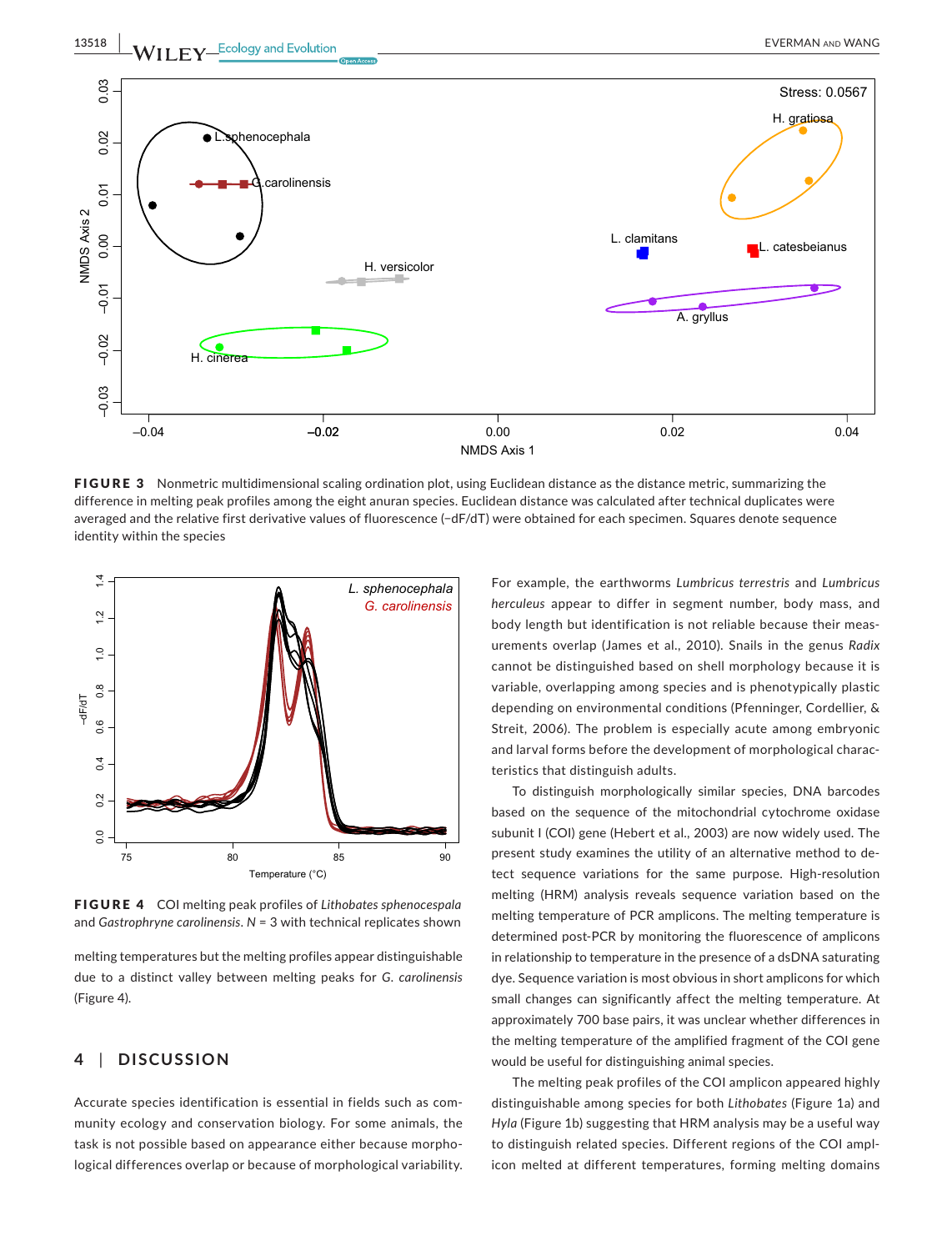that together created unique melting peak profiles. Sequence vari‐ ation within a species shifted the melting temperature slightly of one or more melting domains but does not appear to affect the distinctiveness of the melting peak profiles. Greater sequence variation among species, however, does affect the distinctiveness of the melting peak profiles, demonstrating the usefulness of this method.

The melting profile of amplified DNA depends on sequence, length, GC content, and heterozygosity (Farrar & Wittwer, 2017; Reed, Kent & Wittwer, 2007; Steer et al., 2009) and the melting pro‐ files of two species can be similar by happenstance. This was ob‐ served in the similarity between the COI melting profiles of the frogs *Lithobates sphenocespala* and *G. carolinensis*. The two frogs belong to different families (Ranidae and Microhylidae, respectively) with se‐ quence differences in the COI barcode up to 145 nt between individ‐ uals of the two families (data not shown) yet have similar COI melting profiles. On the other hand, congeners of both *Lithobates* and *Hyla* frogs have distinguishable COI melting profiles. This highlights the point that COI melting profiles are simply an easy way to reveal COI sequence differences but convey no phylogenetic information.

We think HRM analysis can be useful in two ways, either to distinguish morphologically similar species or to confirm species identity. To distinguish morphologically similar species when some discriminatory criteria are available (e.g., eye and spiracle position in larval anurans), melting peak profiles can be used to confirm species distinction as performed in the present study. For species confirma‐ tion, melting profiles of samples can be compared to those of refer‐ ence species in a database. Alternatively, sample DNA (e.g., from a juvenile for which morphological characteristics are ambiguous) can be spiked with an equivalent amount of reference DNA (e.g., from an adult of certain identity) before performing PCR-HRM. If both samples can be amplified with similar efficiency, a single melting profile would confirm species identity. This later approach was used suc‐ cessfully in this study to confirm the identity of *L. catesbeianus* and *L. sphenocephala* tadpoles (data not shown).

In conclusion, we used anurans to show that HRM analysis of the COI barcode can be used to distinguish related species. COI‐HRM analysis offers no advantage over traditional sequencing. However, it is much faster because there is no need to do sequencing. It is a closed-tube method by which the PCR and HRM steps are performed in the same reaction tube thereby eliminating the need for any post-PCR manipulations. Although the cost of DNA sequencing is now relatively low, it can be a barrier for laboratories that are not well funded or for laboratories with large numbers of samples to study. After DNA extraction, the analysis only takes a few hours to complete and spe‐ cies differentiation relies only on visual comparison of the melting peak profiles. The only requirement is that the user has access to a thermal cycler capable of real‐time fluorescence measurements.

### **ACKNOWLEDGEMENTS**

The authors would like to thank Dr. Jennifer Lamb for her assistance in collecting and confirming the identity of anuran specimens.

#### **CONFLICT OF INTEREST**

None declared.

#### **AUTHOR CONTRIBUTIONS**

S.E. and S.Y.W. conceived the study. S.E. obtained specimens and per‐ formed the DNA extractions and high‐resolution melting analysis of amplicons. S.E. and S.Y.W. wrote and approved the final manuscript.

#### **ORCID**

*Shiao Y. Wan[g](https://orcid.org/0000-0001-7893-6675)* <https://orcid.org/0000-0001-7893-6675>

#### **DATA AVAILABILITY STATEMENT**

PCR amplicon sequences are available via GenBank (ascension numbers [KT388385](info:ddbj-embl-genbank/KT388385)–[KT388408](info:ddbj-embl-genbank/KT388408)).

#### **REFERENCES**

- Anderson, M. J. (2001). A new method for non-parametric multivariate analysis of variance. *Austral Ecology*, *26*(1), 32–46.
- Chambers, E. A., & Hebert, P. D. N. (2016). Assessing DNA barcodes for species identification in North American reptiles and amphibians in natural history collections. *PLoS ONE*, *11*(4), e0154363. [https://doi.](https://doi.org/10.1371/journal.pone.0154363) [org/10.1371/journal.pone.0154363](https://doi.org/10.1371/journal.pone.0154363)
- Che, J., Chen, H. M., Yang, J. X., Jin, J. Q., Jiang, K. E., Yuan, Z. Y., … Zhang, Y. P. (2012). Universal COI primers for DNA barcoding am‐ phibians. *Molecular Ecology Resources*, *12*(2), 247–258. [https://doi.](https://doi.org/10.1111/j.1755-0998.2011.03090.x) [org/10.1111/j.1755-0998.2011.03090.x](https://doi.org/10.1111/j.1755-0998.2011.03090.x)
- Collins, J., & Conant, R. (1998). *A field guide to reptiles and amphibians of east central North America* (3rd ed.). New York, NY: Houghton Mifflin Co.
- Farrar, J. S., & Wittwer, C. T. (2017). High-resolution melting curve analysis for molecular diagnostics. In *Molecular Diagnostics* (pp. 79– 102). Academic Press. [https://doi.org/10.1016/B978-0-12-802971-](https://doi.org/10.1016/B978-0-12-802971-8.00006-7)[8.00006-7](https://doi.org/10.1016/B978-0-12-802971-8.00006-7)
- Folmer, O., Black, M., Hoeh, W., Lutz, R., & Vrijenhoek, R. (1994). DNA primers for amplification of mitochondrial cytochrome c oxidase subunit I from diverse metazoan invertebrates. *Molecular Marine Biology and Biotechnology*, *3*, 294–299.
- Fox, J., & Weisberg, S. (2011). *Multivariate linear models in R. An R Companion to Applied Regression*. Los Angeles: Thousand Oaks.
- Glöer, P. (2002). *Die Süßwassergastropoden Nord‐ und Mitteleuropas. Bestimmungsschlüssel, Lebensweise, Verbreitung. Die Tierwelt Deutschlands, 73*. Hackenheim, Germany: ConchBooks.
- Harding, J. H. (1997). *Amphibians and Reptiles of the Great Lakes Region*. Ann Arbor, MI: University of Michigan Press.
- Hebert, P. D., Cywinska, A., & Ball, S. L. (2003). Biological identifications through DNA barcodes. *Proceedings of the Royal Society of London B: Biological Sciences*, *270*(1512), 313–321. [https://doi.org/10.1098/](https://doi.org/10.1098/rspb.2002.2218) [rspb.2002.2218](https://doi.org/10.1098/rspb.2002.2218)
- James, S. W., Porco, D., Decaëns, T., Richard, B., Rougerie, R., & Erséus, C. (2010). DNA barcoding reveals cryptic diversity in *Lumbricus terrestris* L., 1758 (Clitellata): Resurrection of *L. herculeus* (Savigny, 1826). *PLoS ONE*, *5*(12), e15629. [https://doi.org/10.1371/journ](https://doi.org/10.1371/journal.pone.0015629) [al.pone.0015629](https://doi.org/10.1371/journal.pone.0015629)
- Jaslow, A. P., & Vogt, R. C. (1977). Identification and distribution of *Hyla versicolor* and *Hyla chrysoscelis* in Wisconsin. *Herpetologica*, *33*, 201–205.